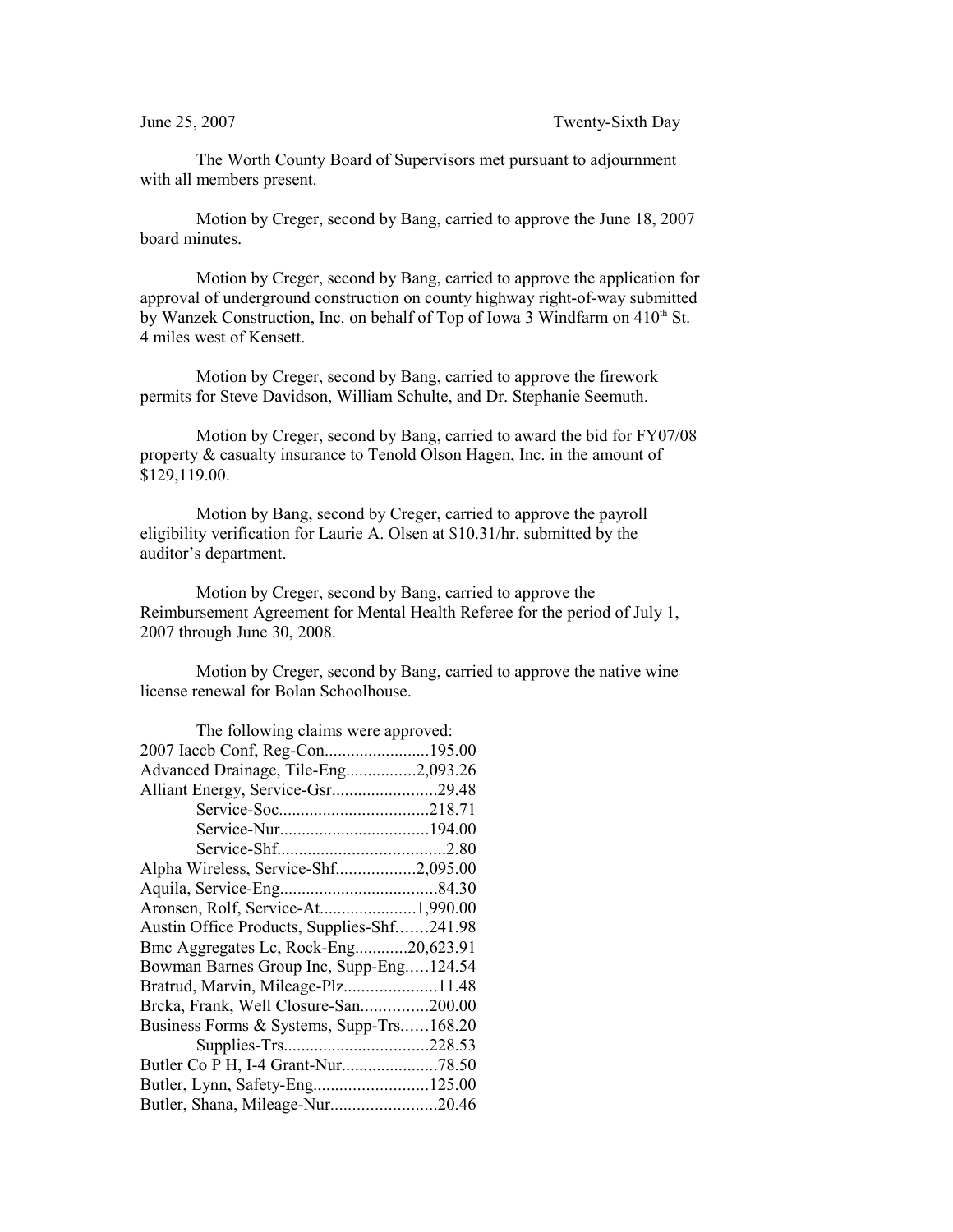| Carmen Loveland Rmr Crr, Service-Att29.00   |  |
|---------------------------------------------|--|
| Cerro Gordo Co Sheriff, Service-Att32.00    |  |
| Chickasaw Co P H, I-4 Grant-Nur885.29       |  |
| City of Fertile, Service-Eng59.85           |  |
|                                             |  |
| City of Grafton, Rutf-Eng1,602.93           |  |
| City of Hanlontown, Rutf-Eng573.83          |  |
|                                             |  |
| City of Kensett, Rutf-Eng701.78             |  |
| City of Northwood, Exp-E911,500.00          |  |
| City Shoe, Supplies-Con139.50               |  |
| Clark, Kay, Mileage-Aud92.25                |  |
| Clear Lake Comm Sch, Epsdt-Nur1,202.40      |  |
| County Case Management, Dues-Mha198.00      |  |
| Creger, Jeffrey, Mileage-Sup187.78          |  |
| D & D Sales, Grant Exp-Nur260.00            |  |
| Dave Syverson Ford Truck, Parts-Eng118.59   |  |
| Dept of Administrative, Grant Exp-Nur365.00 |  |
|                                             |  |
| Des Moines Stamp Mfg Co, Supp-Eng26.05      |  |
| Dick's Place, Towing-Shf357.00              |  |
|                                             |  |
| Duncan Heights Inc, Service-Mha3,894.84     |  |
| Ehrich, Cherrice, Mileage-Mha24.19          |  |
| Electronic Specialties, Service-Eng110.00   |  |
|                                             |  |
| Emmet Co P H, I-4 Grant-Nur500.98           |  |
| Evercom Systems Inc, Supplies-Shf525.00     |  |
| Fallgatter's Market, Grant Exp-Nur463.61    |  |
| Supplies-Shf1,051.86                        |  |
|                                             |  |
| Fertile Fire Dept, Equip-E911,292.06        |  |
| Fisher, Jane, Exp-Mha223.04                 |  |
| Floyd Co P H, I-4 Grant-Nur712.17           |  |
| Forest City Comm Sch, Epsdt-Nur11.10        |  |
| Franklin Co P H, I-4 Grant-Nur124.12        |  |
| Galls Incorporated, Supplies-Shf76.05       |  |
| Grafton Fire Department, Equip-E911,500.00  |  |
| Greve Law Office, Rent-Att250.00            |  |
|                                             |  |
|                                             |  |
| H & H Food Service, Supplies-Shf524.09      |  |
|                                             |  |
| Hampton-Dumont Comm, Epsdt-Nur231.10        |  |
| Hartman, Lisa, Mileage-Nur104.50            |  |
| Healthworks, Safety-Eng40.00                |  |
| Hengesteg, Truman, Well Rehab-San600.00     |  |
| Heritage Residence, Service-Mha1,589.06     |  |
| Hitchcock, Ashley, Mileage-Hha142.87        |  |
| Hopperstad, Jerry, Bd of Review-Asr 180.00  |  |
|                                             |  |
| Howard Co P H, I-4 Grant-Nur460.33          |  |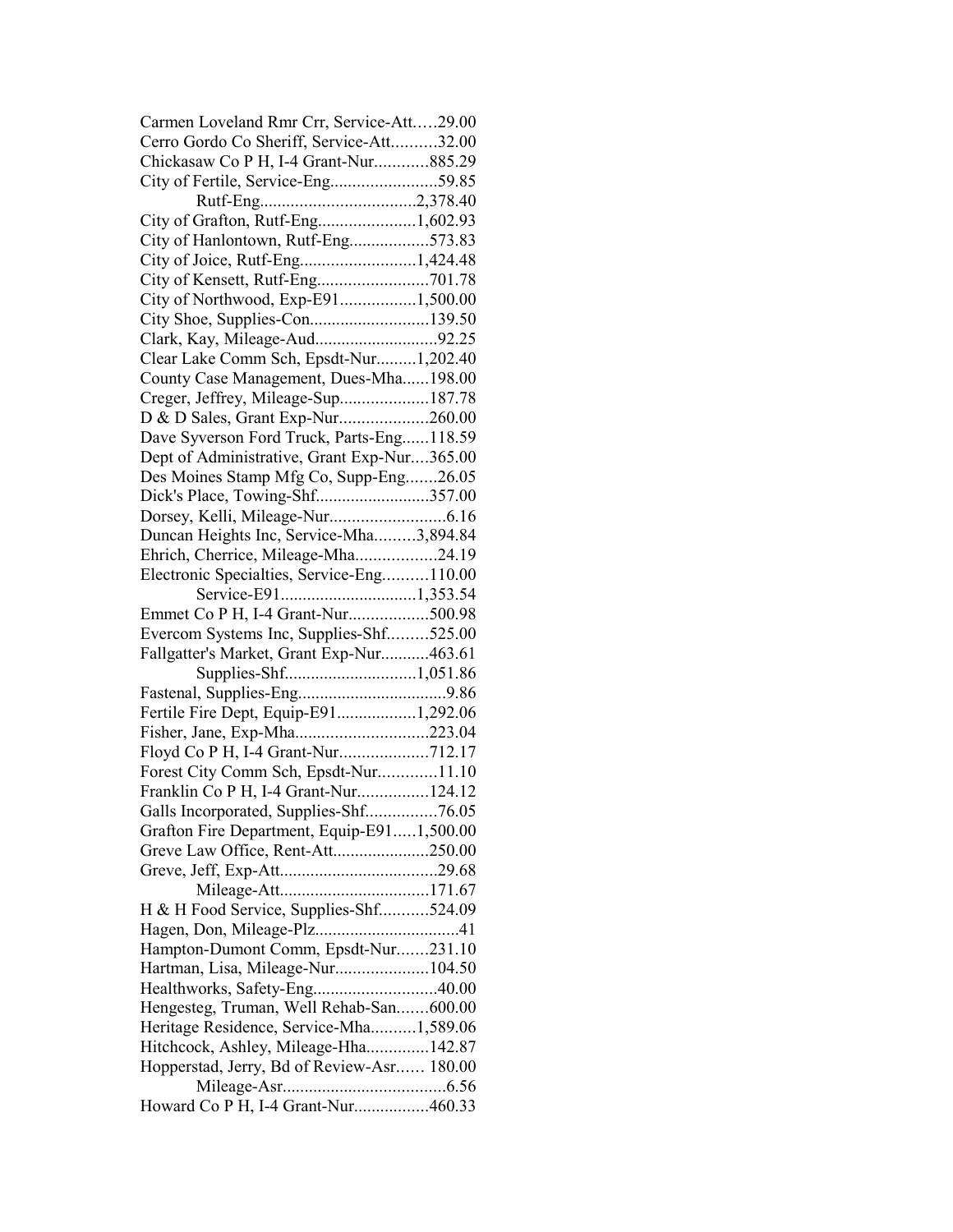| Huebner, Cheryl, Mileage-Nur82.02          |  |
|--------------------------------------------|--|
| Humboldt Comm Sch, Epsdt-Nur80.70          |  |
|                                            |  |
|                                            |  |
| 135/105 Welcome Center, H/M -Ndp1,438.25   |  |
| Ios Office Solutions, Supplies-Asr50.43    |  |
| Iowa Co Recorder's Assn, Edu-Rec60.00      |  |
| Iowa Dept of Human Serv, Serv-Mha6,974.89  |  |
| Service-Mha230.40                          |  |
| Service-Mha2,044.51                        |  |
| Iowa Homeland Security &, Edu-Ema150.00    |  |
| Iowa Prison Industries, Signs-Con67.50     |  |
| Iowa State Assn of Assess, Edu-Asr275.00   |  |
| Jensen, Bobbie, Mileage-Mha277.98          |  |
|                                            |  |
|                                            |  |
| Johnson, Jessica, Mileage-Hha1.76          |  |
| Johnson, Teresa, Mileage-Nur53.46          |  |
| Kenison, Elizabeth, Mileage-Rec29.52       |  |
| Kossuth Co P H, I-4 Grant-Nur526.86        |  |
| Lake Mills Comm Sch, Epsdt-Nur23.90        |  |
|                                            |  |
| Lexis-Nexis, Service-Att113.00             |  |
|                                            |  |
| Mail Services L.C., Notice-Trs220.51       |  |
| Manly Junction Signal, Adv-Plz19.50        |  |
| Marshall & Swift Inc, Service-Eng224.30    |  |
|                                            |  |
| Martinson, Dan, Bd of Review-Asr180.00     |  |
|                                            |  |
| Mason City Business Systems, Exp-Shf41.27  |  |
| Matt Parrott & Sons Co, Supplies-Dap566.70 |  |
|                                            |  |
|                                            |  |
| Mental Health Center, Service-Mha90.00     |  |
|                                            |  |
| Mercy Family Pharmacies, Serv-Mha288.12    |  |
| Mercy Medical Center-Nor, Exp-Shf282.00    |  |
| Mi-B & J Water, Service-Gsr124.30          |  |
|                                            |  |
| Mireles, Jessie, Mileage-Mha353.83         |  |
| Mireles, Sandra, Mileage-Mha489.54         |  |
| Mitchell Co P H, I-4 Grant-Nur821.08       |  |
| Mitchell Co Sheriff, Exp-Shf1,700.00       |  |
| Mueller, Cindy, Supplies-Eng48.97          |  |
| Myli, Diane, Mileage-Nur49.90              |  |
| Nashua/Plainfield Comm S, Epsdt-Nur87.00   |  |
| Nate's Outdoor Rec, Vehicle-Shf1,778.00    |  |
|                                            |  |
| Next Generation Tech, Service-Mha585.00    |  |
|                                            |  |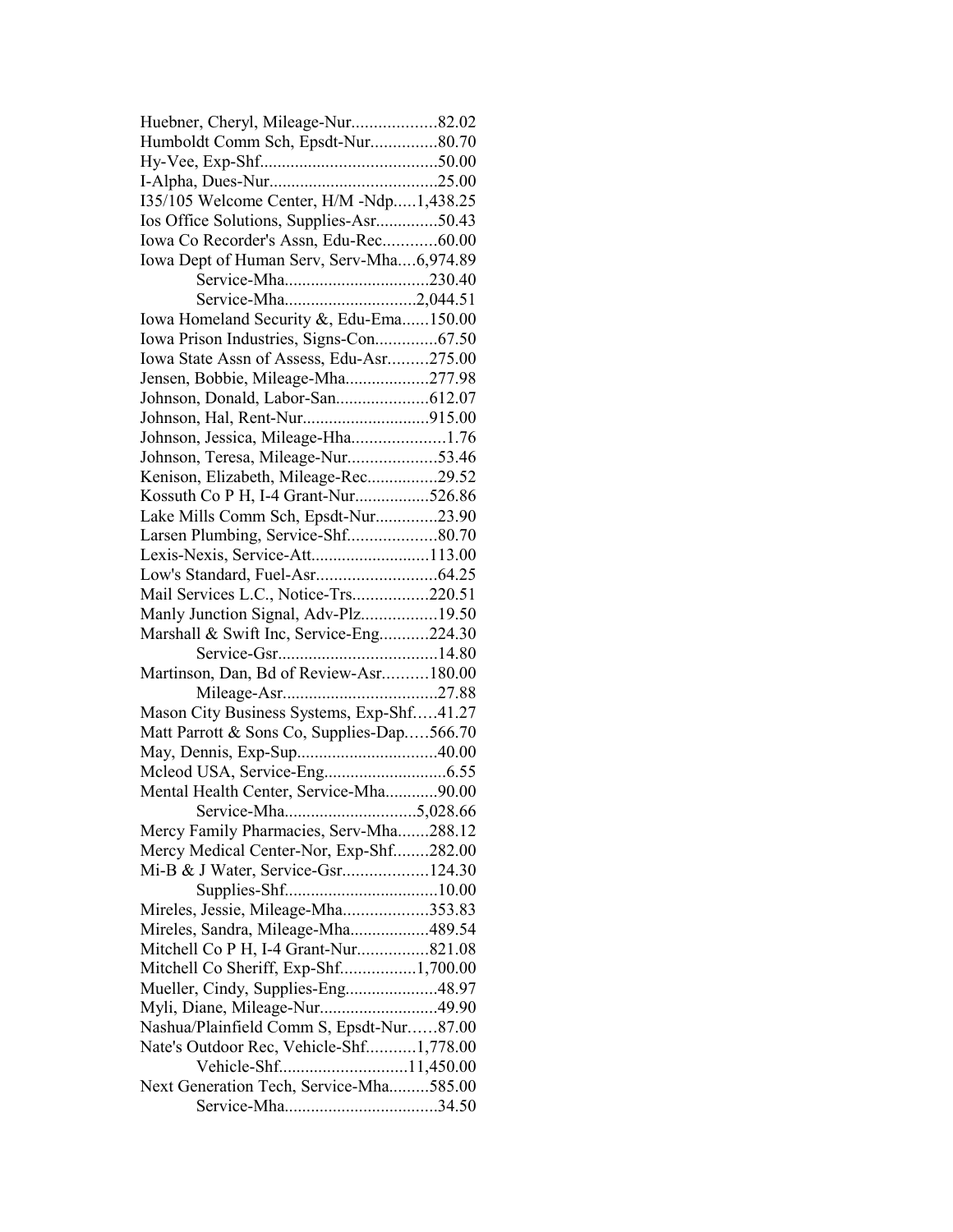| Niebur, Ellen, Mileage-Mha104.14            |  |
|---------------------------------------------|--|
| No IA Juvenile Detention, Service-Juj300.00 |  |
| North Iowa Vocational, Service-Mha3,643.13  |  |
| Northern IA Construction, Culv-Eng4,295.00  |  |
| Northwood Ag Products, Chem-Con2,320.00     |  |
| Northwood Anchor, Adv-San54.00              |  |
|                                             |  |
| Northwood Electric Inc, Service-Gsr84.66    |  |
| Northwood Lumber Co, Supplies-Eng23.85      |  |
|                                             |  |
| Northwood Motor Co, Service-Hha155.19       |  |
|                                             |  |
| Northwood Sanitation, Service-Nur60.00      |  |
| Northwood Short Stop, Grant Exp-Nur87.68    |  |
| Northwood True Value, Supplies-Shf28.17     |  |
|                                             |  |
| Northwoods State Bank, Exp-Shf901.42        |  |
| Olson, Lisa, Mileage-Hha52.80               |  |
| Omb Police Supply, Supplies-Shf117.96       |  |
| One Stop Forestry, Trees-Con1,680.00        |  |
| Opportunity Village, Service-Mha1,112.12    |  |
| Palo Alto Co P H, I-4 Grant-Nur632.08       |  |
| Parks, Kristie, Mileage-Nur52.58            |  |
|                                             |  |
| Pitney Bowes, Service-Dap552.00             |  |
| Printing Services Inc, Supplies-Dap45.99    |  |
|                                             |  |
|                                             |  |
| Progressive Ag Coop, Fertilizer-Con926.44   |  |
|                                             |  |
|                                             |  |
| Service-Nur358.04                           |  |
|                                             |  |
| Randall Transit Mix, Rock-Con165.91         |  |
| Riverside Auto Parts, Tires-Asr304.00       |  |
| Rohne, Joel, Mileage-It/Gis196.39           |  |
| Romig, Mike, Bd of Review180.00             |  |
|                                             |  |
| Rousar's Welding & Hydra, Parts-Eng314.16   |  |
| Scott Van Keppel Llc, Parts-Eng563.91       |  |
|                                             |  |
| Staples Credit Plan, Supplies-Nur1,978.67   |  |
| Stat Technologies Inc, Supplies-Nur696.66   |  |
| Thomas Capranos, Rent-Nur200.00             |  |
| Trading Post, Service-Eng34.00              |  |
| Supplies-Con224.58                          |  |
|                                             |  |
| Tweeten, Brian, Mileage-Plz10.66            |  |
| Tyler Technologies, Equip-Cap13,828.17      |  |
|                                             |  |